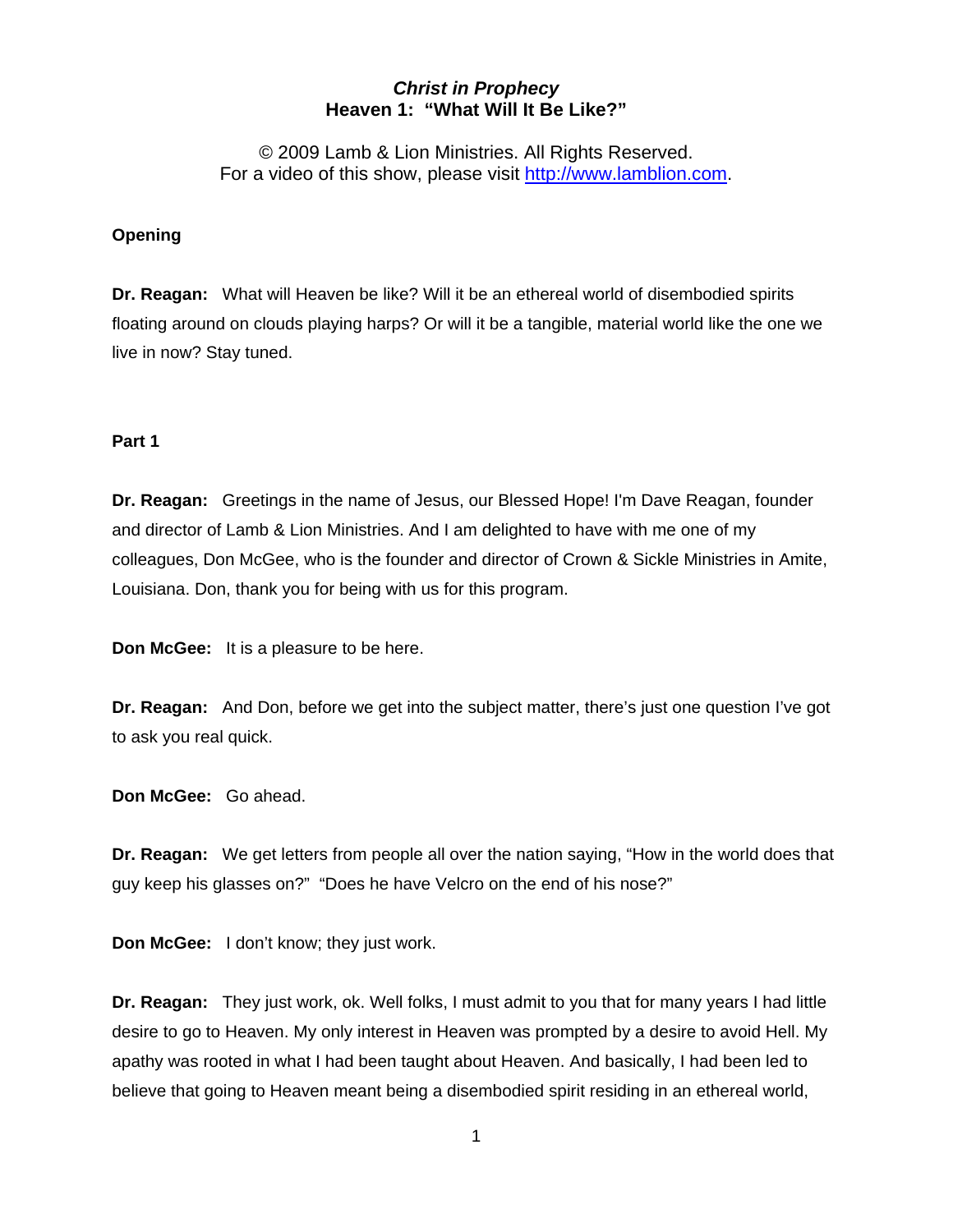floating around on a cloud playing a harp. And I tell you what, I just couldn't get excited about that picture! My interest in Heaven developed slowly over a long period of time. It ultimately became a passion for two reasons. First, of course, was my study of Bible prophecy. The second reason was because of my growing relationship with the Lord. You see, the more I came to know Him, the more I desired to be with Him. What about you, Don? What was your view of Heaven early on?

**Don McGee:** Like you and probably most other folks, it's changed as I've matured through the years. But I remember as a child, very succinctly, my picture of Heaven was God in a train engineers bib overalls, and He had a train engineer's cap on, and He was kneeling down by this wall and He had all kinds of plugs in the wall and He would pull and push these plugs, causing things to happen on earth. I don't know why…

**Dr. Reagan:** Don, what kind of preaching were you listening to?

**Don McGee:** I was raised in a Christian home but that was the way it came across. Kind of funny how that works, isn't it?

**Dr. Reagan:** It really is.

### **Part 2**

**Dr. Reagan:** The first thing I would like to do in our study of Heaven is to determine its location. So, Don, where is Heaven?

**Don McGee:** Well, that depends on the time frame that you are talking about Dave. The location of Heaven this moment is quite different from what it will be in the future when it becomes the eternal home of the Redeemed.

**Dr. Reagan:** Well, explain what in the world you mean by that.

**Don McGee:** Well, the Bible clearly teaches that the eternal Heaven where the Redeemed will live forever in the presence of God will be a new earth, specifically, this earth renovated by fire.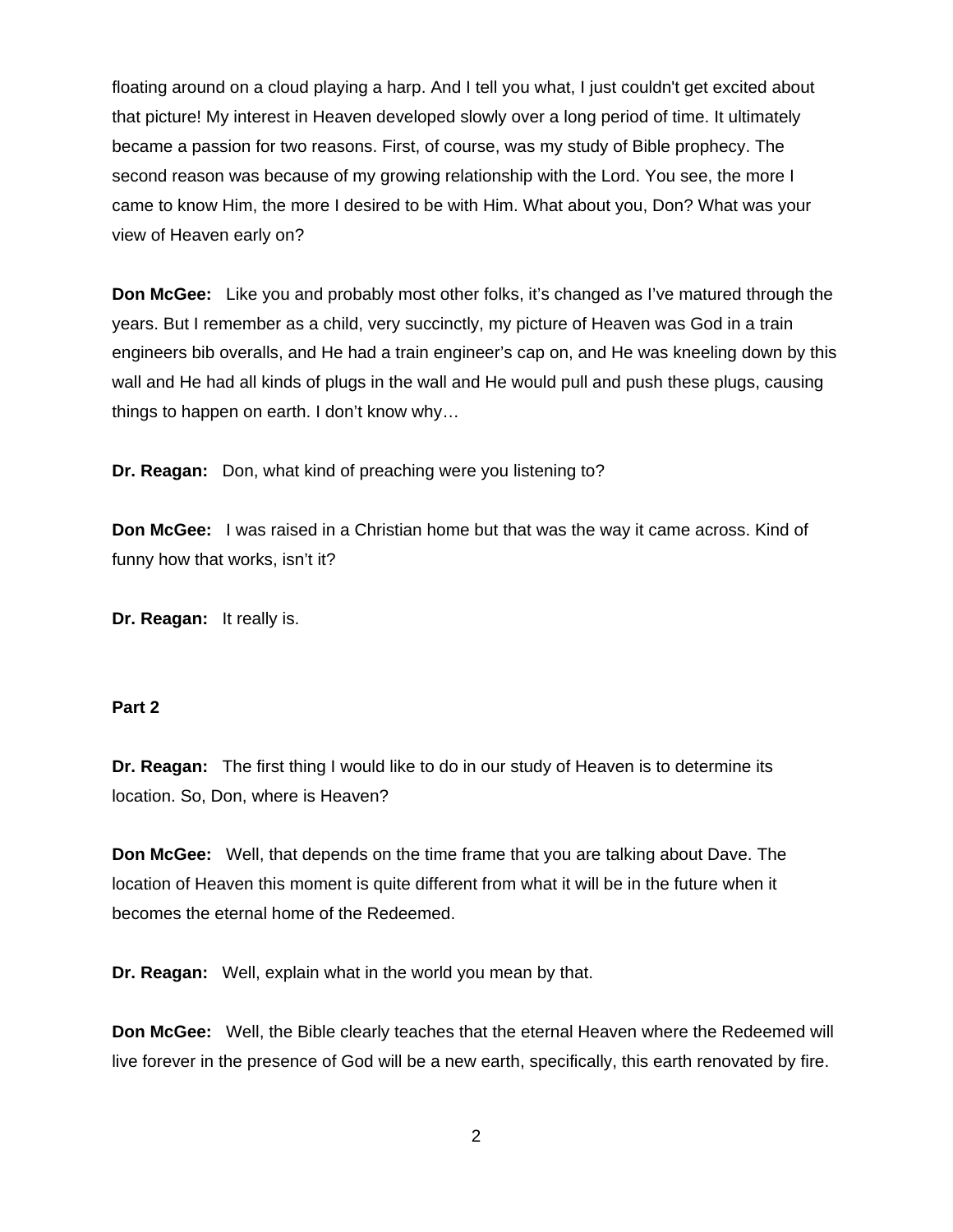The current Heaven, by contrast, is located somewhere in this universe or maybe in a universe that is adjacent to this universe, but which is sometimes opened for human observation.

**Dr. Reagan:** Human observation? Well, give us some examples of what you are talking about.

**Don McGee:** Well, the Bible makes it clear that several persons have been given glimpses of Heaven, including the throne room of God. For example, in the Old Testament we are told that the major prophets Isaiah and Ezekiel were given views of Heaven. We are even told that a rather obscure oral prophet by the name of Micaiah was given a glimpse of Heaven. In 1 Kings 22 Micaiah is recorded as having said, "I saw the Lord sitting on His throne, and all the host of heaven standing by Him on His right and on His left." Likewise, in the New Testament, the apostles Paul and John record visits to Heaven, and when Stephen was being stoned to death in Jerusalem, he cried out, "Behold, I see the heavens opened up, and the Son of Man standing at the right hand of God."

**Dr. Reagan:** But Don, since God is a spirit, God the Father is a spirit, doesn't that necessitate that Heaven be a spiritual place?

**Don McGee:** Not at all, not at all. Heaven is not God; God created Heaven. It is very possible for a spirit being to live in a material place. And furthermore, we know for certain that at least one person dwells in Heaven in a physical, tangible body, and that's Jesus. In like manner, the Spirit of God dwells here on this earth and indwells physical, tangible believers. The Bible also tells us that Enoch and Elijah were taken to Heaven in their physical bodies. The fact that God the Father is a spirit does not necessitate that Heaven be a non-physical, ethereal place.

**Dr. Reagan:** Amen, Don! I agree wholeheartedly with that and let's just return for a moment to one of those observations for clarification. You mentioned that Heaven will be different in the future. Now, how will it differ from the current Heaven?

**Don McGee:** Well, the Bible tells us that when the millennial rule of Jesus ends, the current earth will be consumed with fire to burn away the pollution of Satan's last revolt. Out of that fiery inferno will come a new earth, this earth renovated by fire. It will be a perfected earth, like the one God originally created. Then we are told that the redeemed in their glorified bodies will be returned to the new earth inside a great city called the New Jerusalem. Further, we are told that God Himself will come down to this new earth and live in our presence eternally.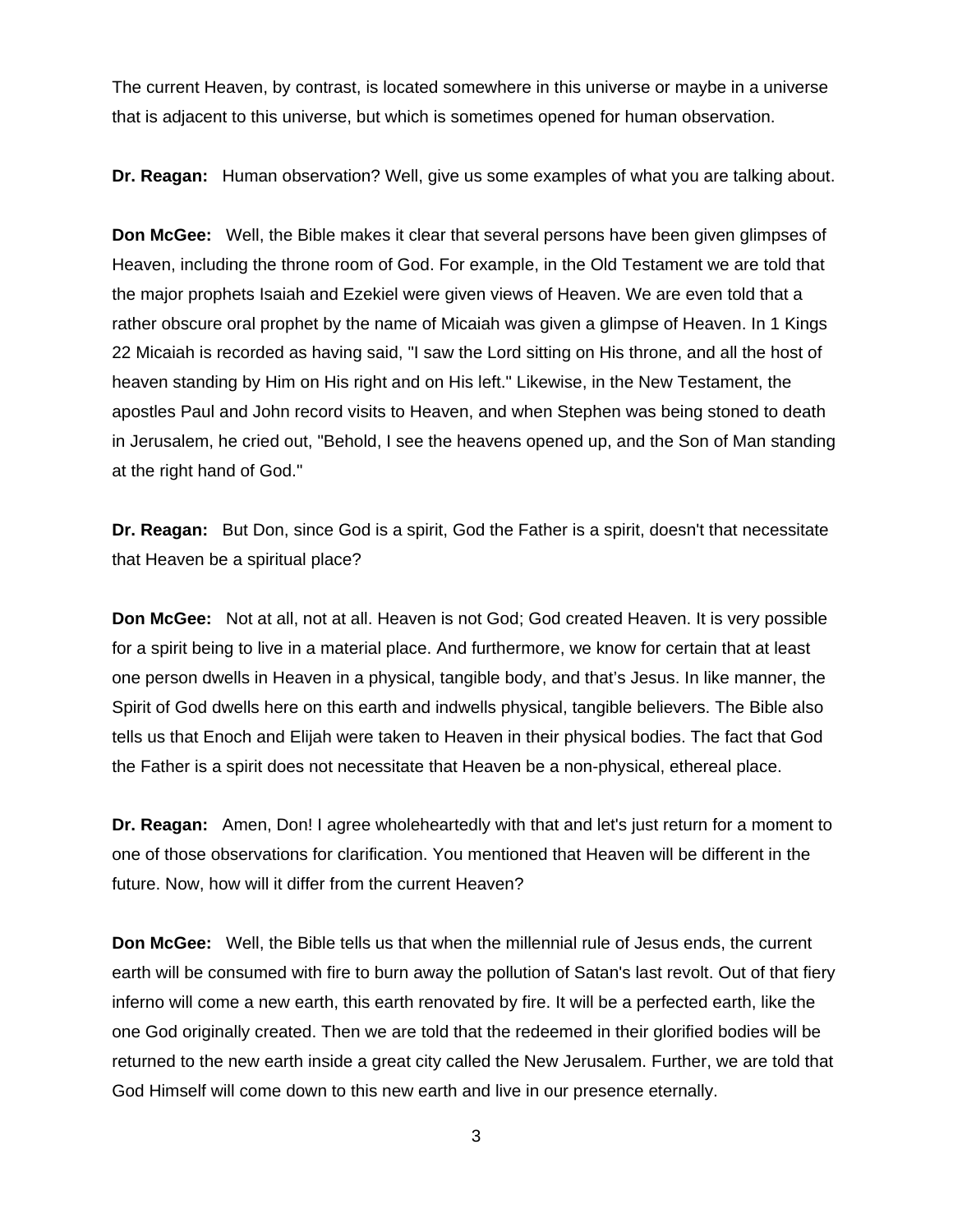**Dr. Reagan:** Now Don, I have found that when most Christians hear what you just said, they go into a state of shock. I mean they just simply cannot believe that their eternal destiny, the Heaven of the future, is going to be on this earth, renovated, perfected by fire. So, where in the Bible does it say that?

**Don McGee:** Let's take a look at Revelation chapter 21 beginning with verse 1. And as I read this, keep in mind that the setting is at the end of the Lord's thousand-year reign here on earth. At that point in time we are told in 2 Peter 3:10 that the earth will be consumed in fire. Revelation 21 picks up at that point with these words, "And I saw a new heaven and a new earth; for the first heaven and the first earth passed away, and there is no longer any sea. And I saw the holy city, the New Jerusalem, coming down out of heaven from God, made ready as a bride adorned for her husband. And I heard a loud voice from the throne, saying, 'Behold, the tabernacle of God is among men, and He shall dwell among them, and they shall be His people, and God Himself shall be among them.'"

**Dr. Reagan:** Don, those verses are crystal clear, it seems to me, in their meaning, so let me ask you something. Why is it that most of Christendom seems to think that Heaven is going to be some ethereal place of disembodied spirits?

**Don McGee:** Actually Dave, it has to do with the Greek philosophy and its impact on the early church.

**Dr. Reagan:** I tell you what, that sounds like a mouthful. It sounds like it is going to take some explaining. So I tell you what folks, let's just table this for a moment while we take a brief break to hear about a Bible prophecy study resource.

### **Part 3**

**Dr. Reagan:** Okay, Don, let's get back to the point that you were making before the break. You said that the spiritualized concept of Heaven that is held by most Christians today is due to the impact of Greek philosophy on the early Church. Now, explain to our viewers what you mean by that.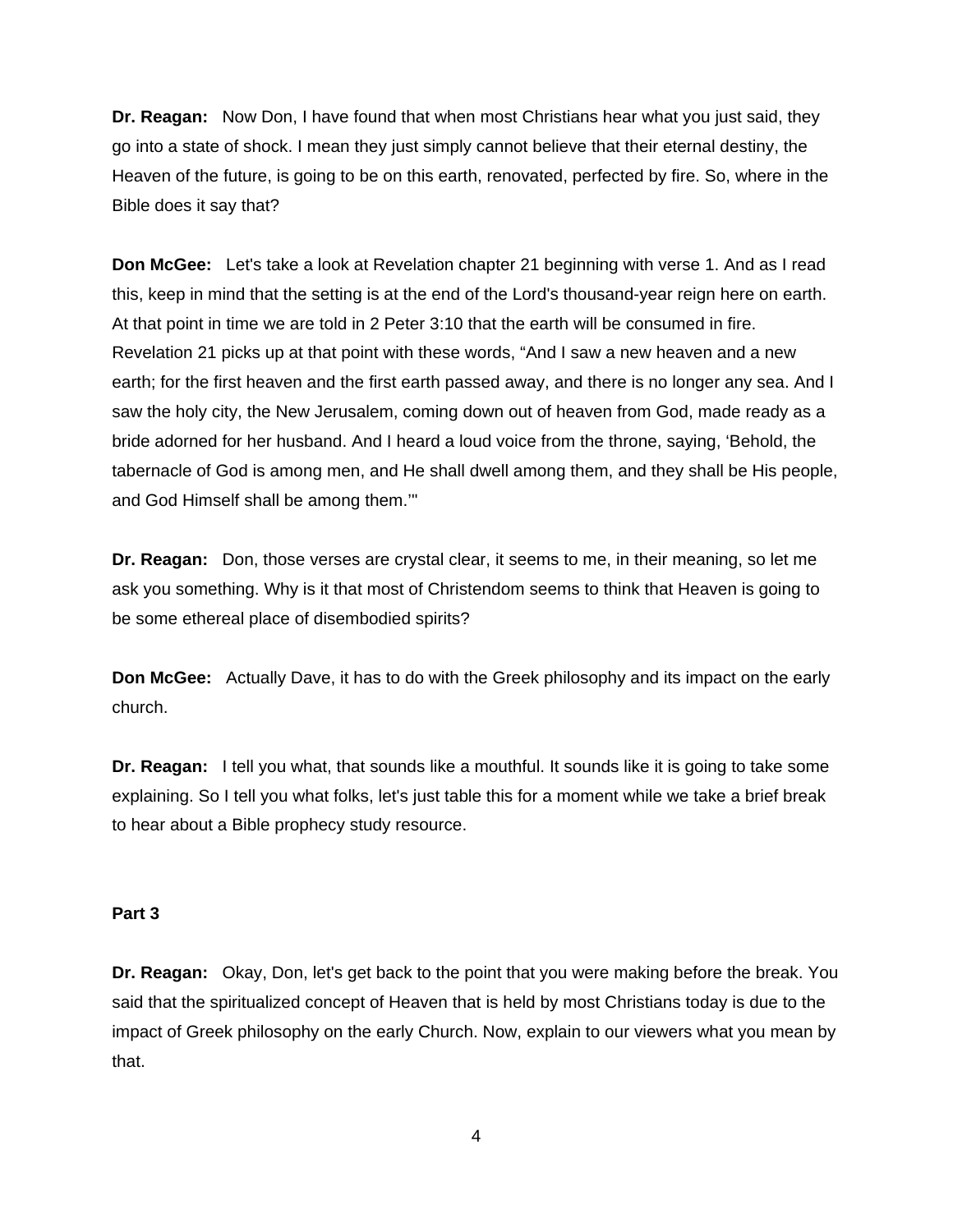**Don McGee:** You see Dave, Plato taught that material things, including the human body and the earth, are evil, whereas immaterial things such as the soul are good. When the early Church began to convert Gentiles, many of them brought this unbiblical worldview with them. This was true of St. Augustine who had the greatest influence on the development of Christian doctrine. Due to the influence of Greek philosophy, the Church came to embrace the view that human spirits are better off without bodies and that Heaven is a disembodied, spiritual place. Thus, people with this viewpoint simply spiritualize Revelation 21, arguing that the new earth is just a code word or symbol for a non-material Heaven.

**Dr. Reagan:** Folks, this approach to Scripture came to be known as Christoplatonism, and it still very much plagues the Church today. It is the basis of the Amillennial view that argues that the reign of Jesus is going on now in the spiritual realm and will never be manifest physically on this earth. It is also the basis of a cultic view that invaded the early Church, the view called Gnosticism. The Gnostics argued that Jesus was never in the flesh and that He therefore did not die an actual death on the cross, nor was He physically resurrected. They denied His physical incarnation because they did not believe that God, who is holy, could inhabit flesh, which they believed to be inherently unholy.

**Don McGee:** This view is very unbiblical. The Bible teaches that the original creation was perfect. It was corrupted by the sin of Man and the curse, which God placed upon the creation because of that sin. But the Bible teaches that one day the whole of creation will be renewed and returned to its original perfection. The Greek view of the universe is negative in nature. The biblical, Hebrew view is creation affirming in nature.

**Dr. Reagan:** A new book about *Heaven*, which I highly recommend, is one by Randy Alcorn. He addresses the issue of Christoplatonism with these words, I quote him: "Most views of Heaven are anti-incarnational. They fail to grasp that Heaven will be God dwelling with us, resurrected people, on the resurrected Earth. The Incarnation is about God inhabiting space and time as a human being. The new heavens and New Earth are about God making space and time His eternal home. As Jesus is God incarnate, so the New Earth will be Heaven incarnate."

**Don McGee:** In Old Testament times when the High Priest of Israel went into the Holy of Holies once a year, he would sprinkle blood on the Mercy Seat that covered the Ark of the Covenant. This was a symbolic prophecy that one day the Messiah would shed His blood to make it possible for the grace of God to cover the law of God. But what most people overlook is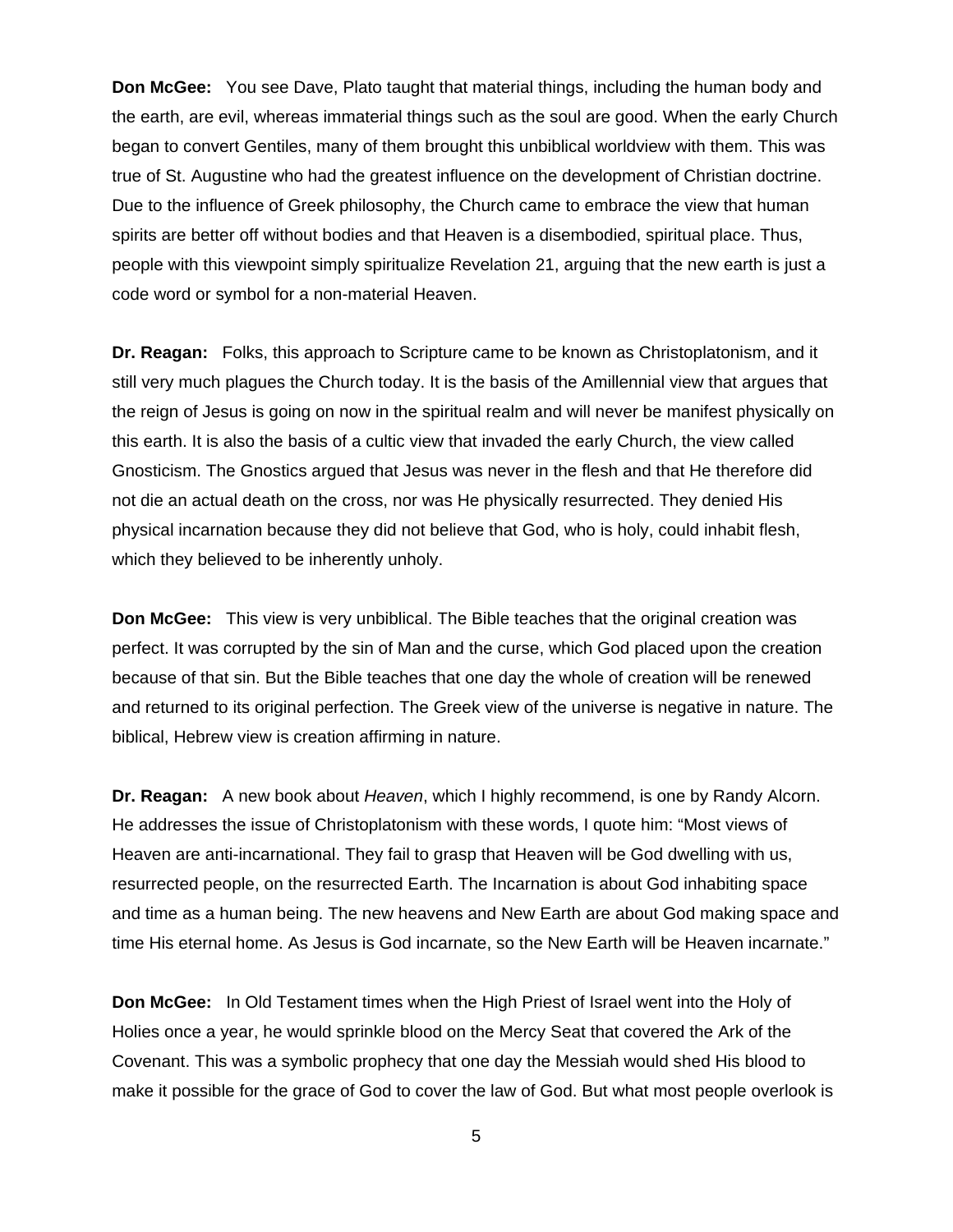the fact that the High Priest would also step back and sprinkle the blood on the ground in front of the Ark. This symbolized the fact that the Messiah's death would also make it possible for all of God's creation to be redeemed. That's the reason that the Apostle Peter, in one of his earliest sermons, stated that Jesus would remain in Heaven until the time came for, "the restoration of all things."

**Dr. Reagan:** And Don, that reminds me of one of the most profound statements in Randy Alcorn's new book about Heaven. He writes, "In order to get a picture of Heaven, which will one day be centered on the New Earth, you don't need to look up at the clouds; you simply need to look around you and imagine what this world would be without sin and death and suffering and corruption." Okay, we have established that the current Heaven is a real, tangible, material place, either in this universe or some other. And that the future, eternal Heaven where the Redeemed will live will be on this earth after it has been cleansed, beautified and perfected. We now come to many other questions concerning Heaven: Will we know each other? Will there be marriage, families and friendships? Will we have interesting things to do? Will our pets be there? Before we take a look at some of these questions, let's pause for a great song by Jack Hollingsworth about Heaven.

#### **Part 4**

**Dr. Reagan:** Thank you, Jack, for that great song. Folks, we are now going to deal with some of the questions that you, our viewers have sent in about Heaven. But before we do so, let me warn you that the Bible does not tell us much about Heaven. The Bible contains a lot of detail about the Millennium, but when it comes to the eternal state the main point it makes is that Heaven will come to earth, and the Redeemed will reside eternally in the presence of God on a new earth, this earth, redeemed, beautified and perfected. Accordingly, when I saw Randy Alcorn's book on Heaven, I wondered how in the world could anyone write a book this big on a subject that is mentioned so little in the Bible. The answer is that Mr. Alcorn has drawn a lot of conclusions from inferences and from common sense. He has also applied a lot of Millennial Scriptures to the eternal state, often drawing conclusions that may not be warranted. So, I guess what I'm trying to say is that questions about Heaven are hard to answer because the Bible does not provide a lot of detail. Therefore, in a lot of cases, we would just have to respond to your questions with our best guesses. Okay, Don, we're ready to jump in brother, I hope you are. I want to begin with what I consider to be the most frequently asked question about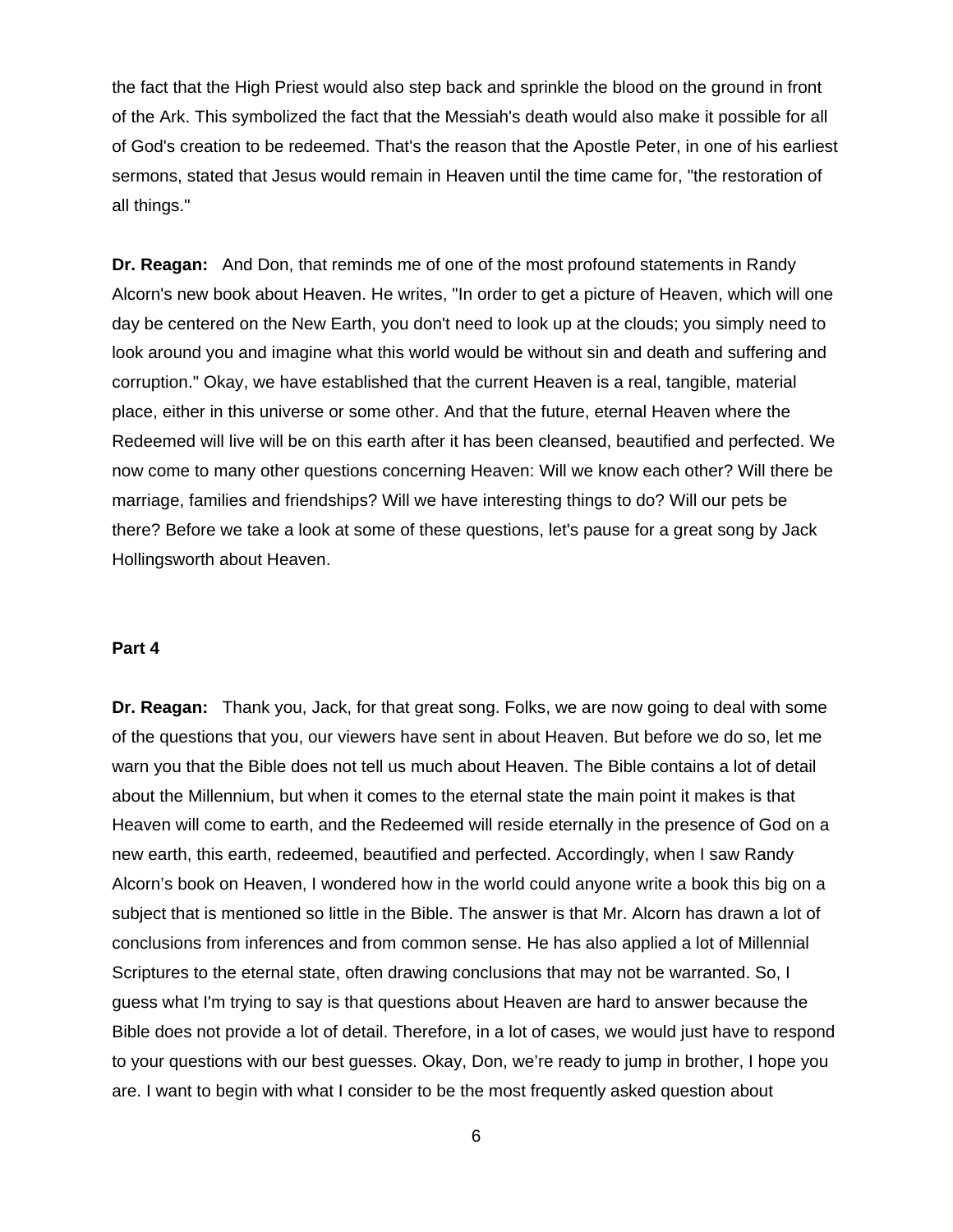Heaven. I mean, I just find it over and over and over and over: Will we know each other in Heaven?

**Don McGee:** I get that question a lot too Dave. I think the answer is both scripturally , yes, and obviously, yes.

**Dr. Reagan:** OK.

**Don McGee:** God created us as people, as human beings; He gave us a material body, which houses our spirit. But He also gave us identities. One of the first things we see is that God named things. He named Adam; He gave Adam a name. Eve had a name. The animals had names.

**Dr. Reagan:** And different personalities also.

**Don McGee:** Yes, absolutely. There is a very real sense of individuality in God's creative plan. I don't think He's going to just cast that aside when we are in Heaven. I think we are going to be individuals.

**Dr. Reagan:** Don, I've always been intrigued by this question because it really shows how little most Christians know about Heaven. I mean it's the idea that we are going to be some sort of disembodied globs floating around on a cloud. When the fact of the matter is that we are going to have bodies, we were created to be in a body and we are going to have a body eternally, a glorified body. And we're going to have individuality; we're going to have personality. We're going to have identity. For example in Revelation it says we are going to be given new names. Well you don't give a name to somebody who is not, you know, an individual or whatever. So certainly we are going to have identity. In fact, I think there's evidence in the Scripture of this in Jesus referring to God as, "The God of Abraham, Isaac, and Jacob."

**Don McGee:** Absolutely.

**Dr. Reagan:** I mean those are people who are still in existence. Or you take for example when Ezekiel and Moses appear at the Transfiguration, well, they are still individuals. They are still recognizable, right?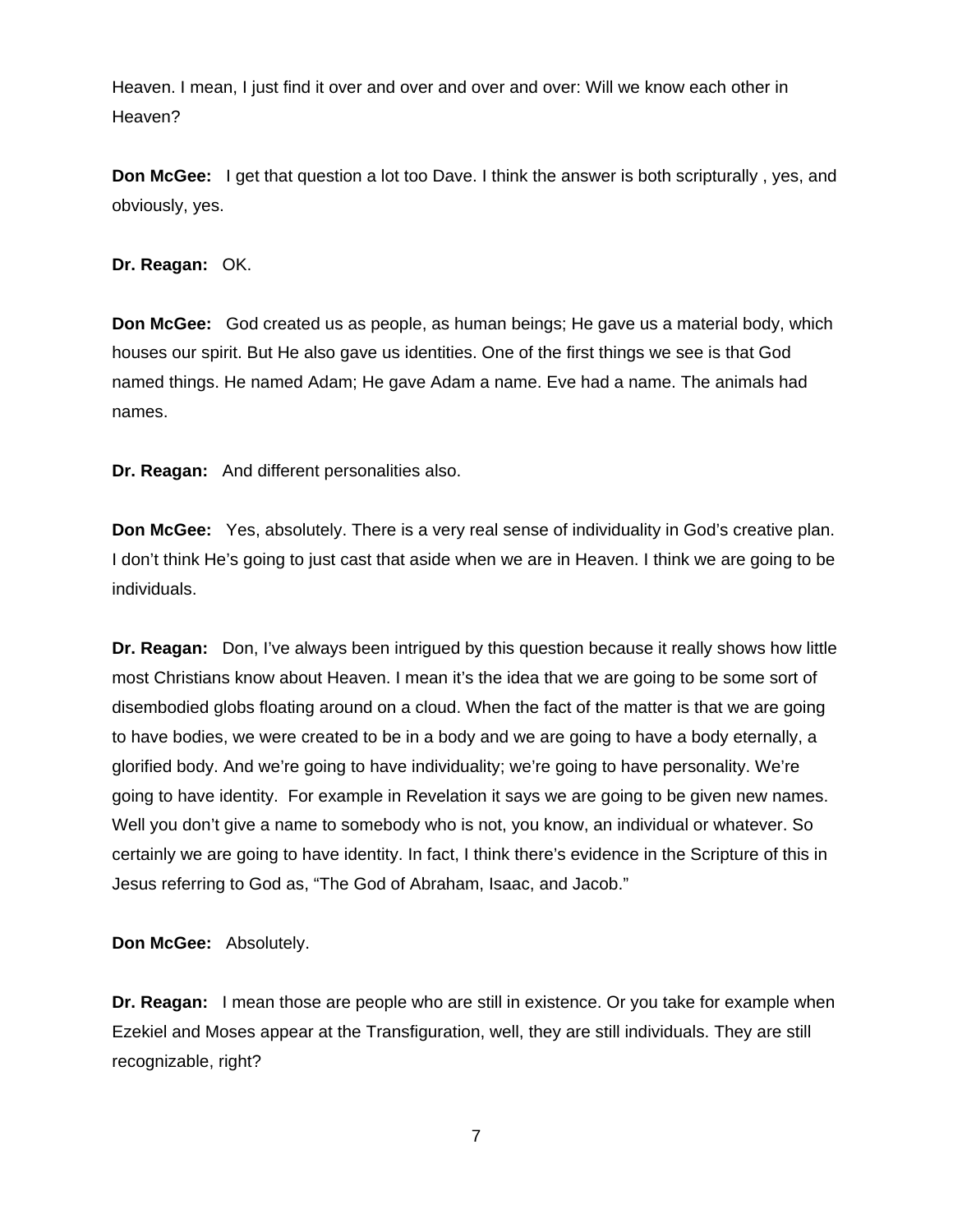**Don McGee:** That's exactly right. One of the things that comes to my mind is what Paul said in 2 Corinthians 5. He talks about an earthly tent, which is our house that is going to be torn down, and then we are going to have a building that's from God, a house not made with hands. If we have an earthly house right now, in a physical body, and He talks about a heavenly house that we are going to have, obviously it's going to be something of material nature.

**Dr. Reagan:** That's right, right. Well you know folks, I mentioned that one of the things that characterized this book by Randy Alcorn is that he uses just plain old common sense to answer a lot of the questions that people have about Heaven. And I want to give you an example. With regard to this question about whether or not we will know each other in Heaven, will we be the same people or not, listen to what he has to say, he says: "You will be 'you' in Heaven. Who else would you be? If Bob, a man on earth, is no longer Bob when he gets to Heaven, then in fact, Bob did not go to Heaven. If, when I arrive in Heaven, I'm not the same person with the same identity, history, and memory, then I didn't go to Heaven." I mean, that's just common sense.

**Don McGee:** One of the things that we see that comes from this kind of thinking is the idea that we are going to be angels when we die. And if you go through a cemetery and you see a tombstone, especially of a little child, it says, "Our angel" or "Our little angel" or something like that. Now I know what that person means. The parents that had that inscribed on the tombstone was saying something very nice about their child, but really, that baby is not an angel, never has been…

### **Dr. Reagan:** No.

**Don McGee:** Is not, never will be an angel.

**Dr. Reagan:** Well now that brings me to the second question that is very common that we get about Heaven, and that question is this: What about relationships in Heaven? Will there be marriage, families, and friendships? And that question is based upon a comment in the Scriptures over in Matthew, chapter 22 and verse 30. Jesus makes this comment: "In the resurrection, they (the redeemed) will neither marry, nor be given in marriage, but will be like the angels in Heaven." Now people have drawn two conclusions from that statement. Number one, we won't have any relationships like we have on Earth today. They just won't exist. And secondly, we are going to be angels. What about it?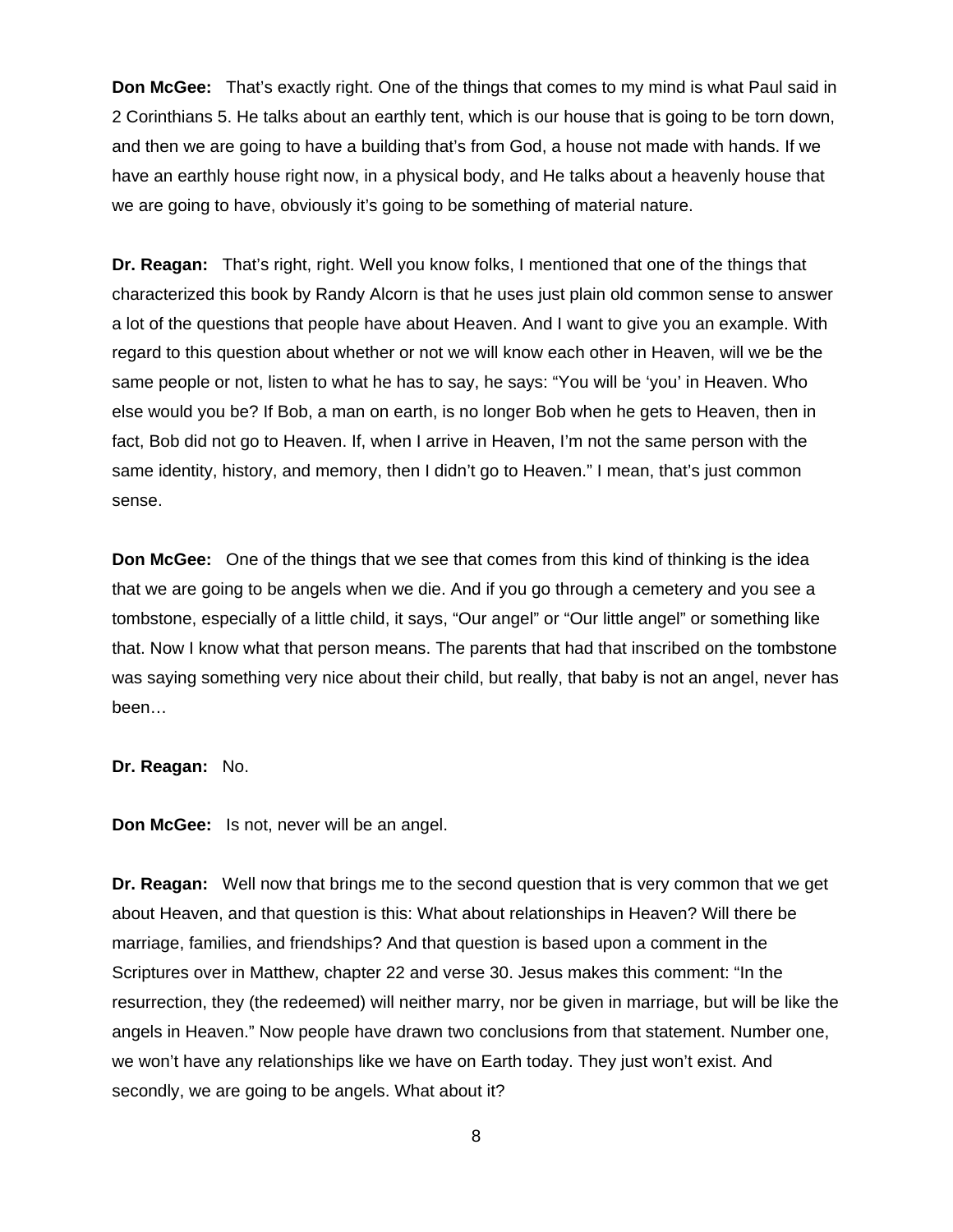**Don McGee:** No, it's "like" angels, is what it says, like.

**Dr. Reagan:** And only in one regard.

**Don McGee:** Yeah.

**Dr. Reagan:** We're going to be like angels in one regard, in that we will not marry or give in marriage.

**Don McGee:** It's obvious that no one is going to be given in marriage, because there won't be any procreation in the sense that we know procreation.

**Dr. Reagan:** Yes, ok.

**Don McGee:** And people who are ignorant of what God says about the eternal state, or people whose imaginations run wild regarding what things are going to be like there. If you don't know what the Word says, though it doesn't say a whole lot, yet it gives us some very strong foundational inferences where we can draw some very solid conclusions.

**Dr. Reagan:** Sure.

**Don McGee:** About these matters.

**Dr. Reagan:** Well, you know, if you've had a brother or sister in this life, and they are saved, and you are reunited with them in Heaven, they are still going to be your brother or sister, you're still going to have a relationship, you're going to pick up with those relationships and move on with those relationships. I do…have noticed one thing in scripture, over in Isaiah 65, it says, "There are some things that we will not remember." And I just wonder if maybe the Lord is going to cleanse our minds of all of the of the bad memories of a particular individual, that you'll never remember when so and so double crossed you or stabbed you in the back, but you're just going to be able to relate to them perfectly in love. I don't know, that's just one of those intriguing things.

**Don McGee:** Well, He's going to wipe away all tears. Anything there that would bring us sadness will be removed. How, I don't know. I just know that He's going to do it.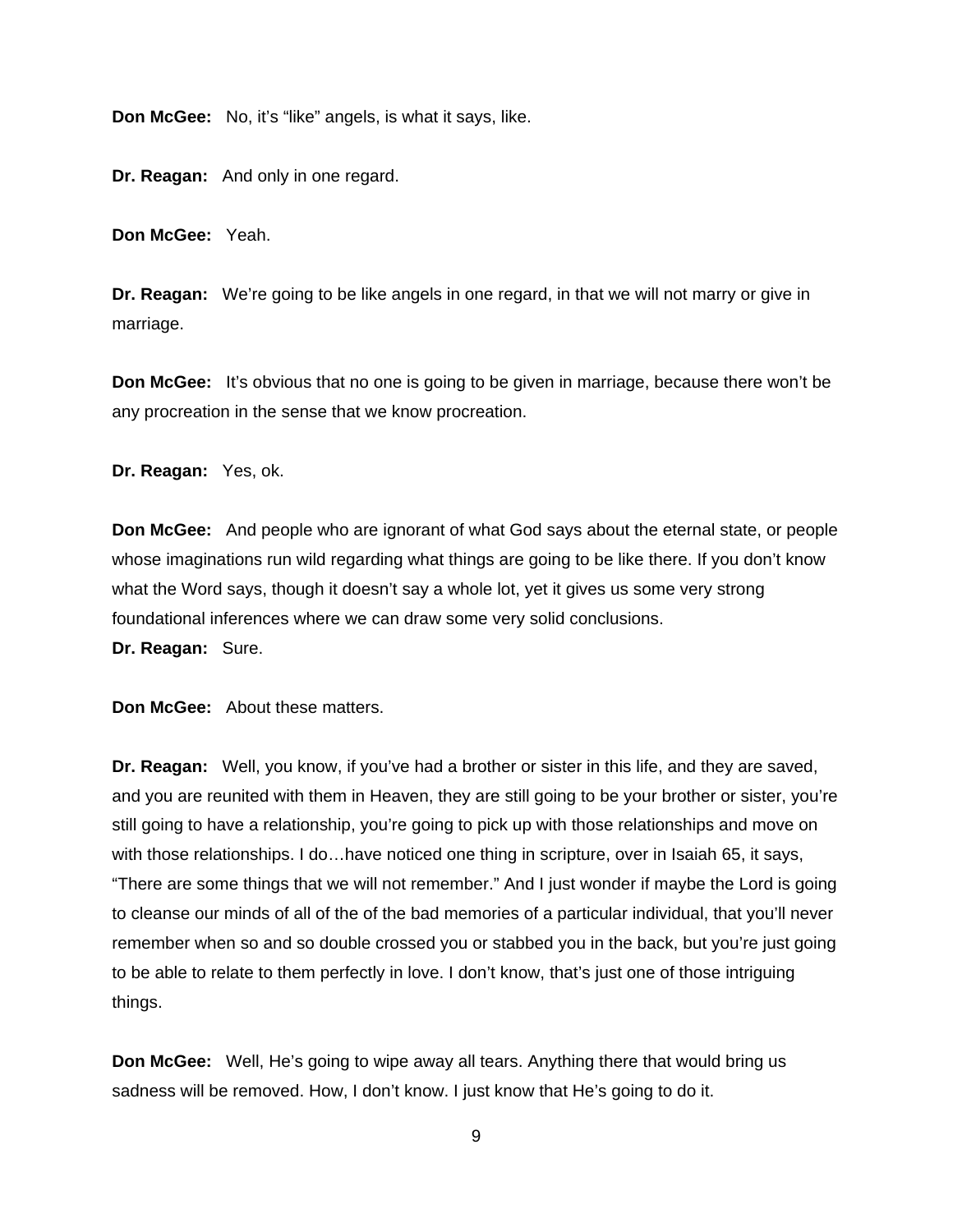**Dr. Reagan:** Well certainly these relationships are going to continue and you mentioned the fact that there's not going to be marriage in the sense that there's not going to be procreation. So that raises the whole question about whether there is going to be sex in Heaven. Now, I've never had anybody ask me that, but that's one of the questions that Randy Alcorn talks about in his book. And I thought it was very interesting the way he handled that. He said, "Because sex was designed to be part of a marriage relationship, marriage and sex logically go together because we are told that humans won't be married to each other and sex is intended for marriage, then logically we will not be engaging in sex in Heaven." This appears to be then an exception to what he calls the "Principle of continuity." This is one of his major points, is that there is a principle of redemptive continuity, that God is going to take the things in this life and redeem them and continue them in the future life. In other words, He doesn't say I will make new things, He says, I will make all things new. He's going to redeem what we have here, but he says this is probably an exception to that, that sex will not be a continuance in the new life because we will not marry or give in marriage. And he says there may be also in some way in which the intimacy and pleasure we now know as sex will be fulfilled in some higher form. I don't know what that would be, but I do know that sex was designed by God and I don't expect Him to discard it without replacing it with something better.

**Don McGee:** Interesting. Sex is a very important part of our relationship on this earth.

**Dr. Reagan:** Yes.

**Don McGee:** We cannot relate to our spouse without it, to the fullest degree.

**Dr. Reagan:** That's right.

**Don McGee:** And in Heaven that will not be necessary.

**Dr. Reagan:** But another thing that's interesting to me is that when we say there will be no marriage in Heaven, there's really a technical exception to that, and that is we will be married to the Lord Jesus Christ.

**Don McGee:** That's right. To the Lamb.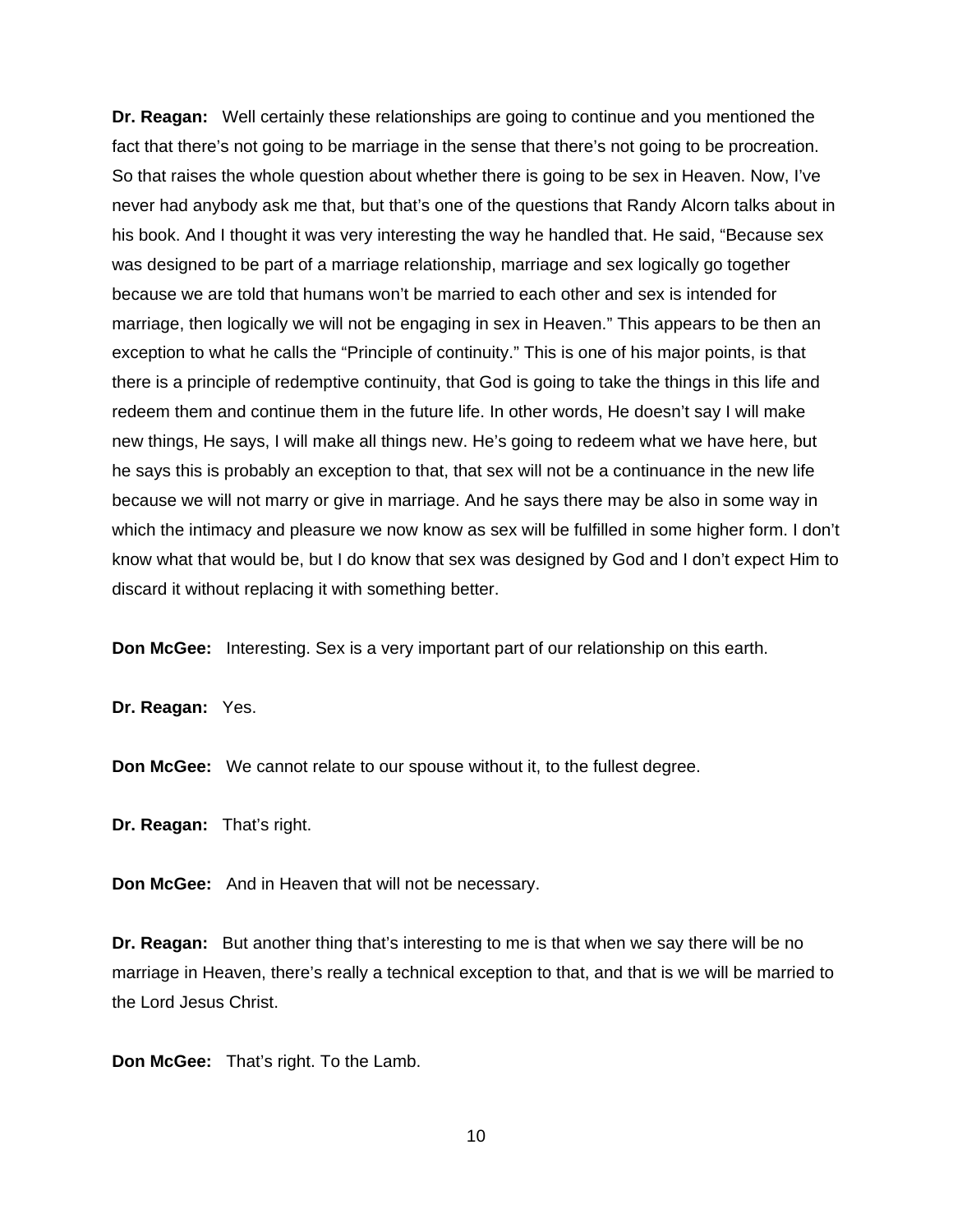**Dr. Reagan:** I mean, we are the Bride, He is the Bridegroom and I tell you, that is going to be something, I can hardly wait.

**Don McGee:** A lady said to me one time, "I just cannot imagine not having my husband in Heaven, as my husband." I said, "What happens if one of you dies and you get another spouse, you know. Is there polygamy in Heaven?"

**Dr. Reagan:** Well let's go on to another question. What about infants who have died? Will parents be reunited with them?

**Don McGee:** I think without question they are going to be reunited with them. And a sub question to that that's been asked many times is: "If an infant dies at age two months…" I have an older brother that was two days old…

**Dr. Reagan:** Is that right?

**Don McGee:** Right, and the question that comes up is: "Will they be two days old in Heaven, or will they be mature?" I think they are going to be mature. Adam, when he was created, if you were to just look at Adam, he would appear to be a mature man.

**Dr. Reagan:** That's right.

**Don McGee:** Thirty years old, whatever it might have been, but he was only just a few minutes old, so to speak. So this baby is going to be in a mature situation in Heaven. All the details associated with that Dave, I don't have a clue. But I don't think God is going to have a two day old to remain for all eternity in Heaven without enjoying the maturity that God has for us.

**Dr. Reagan:** What Biblical evidence do we have that children who die before the age of accountability might be people who we would see in Heaven?

**Don McGee:** Oh, Jesus said, "If you want to get into Heaven, you're going to have to be as this little child" with that innocence about them.

**Dr. Reagan:** And what did David say about his dead son?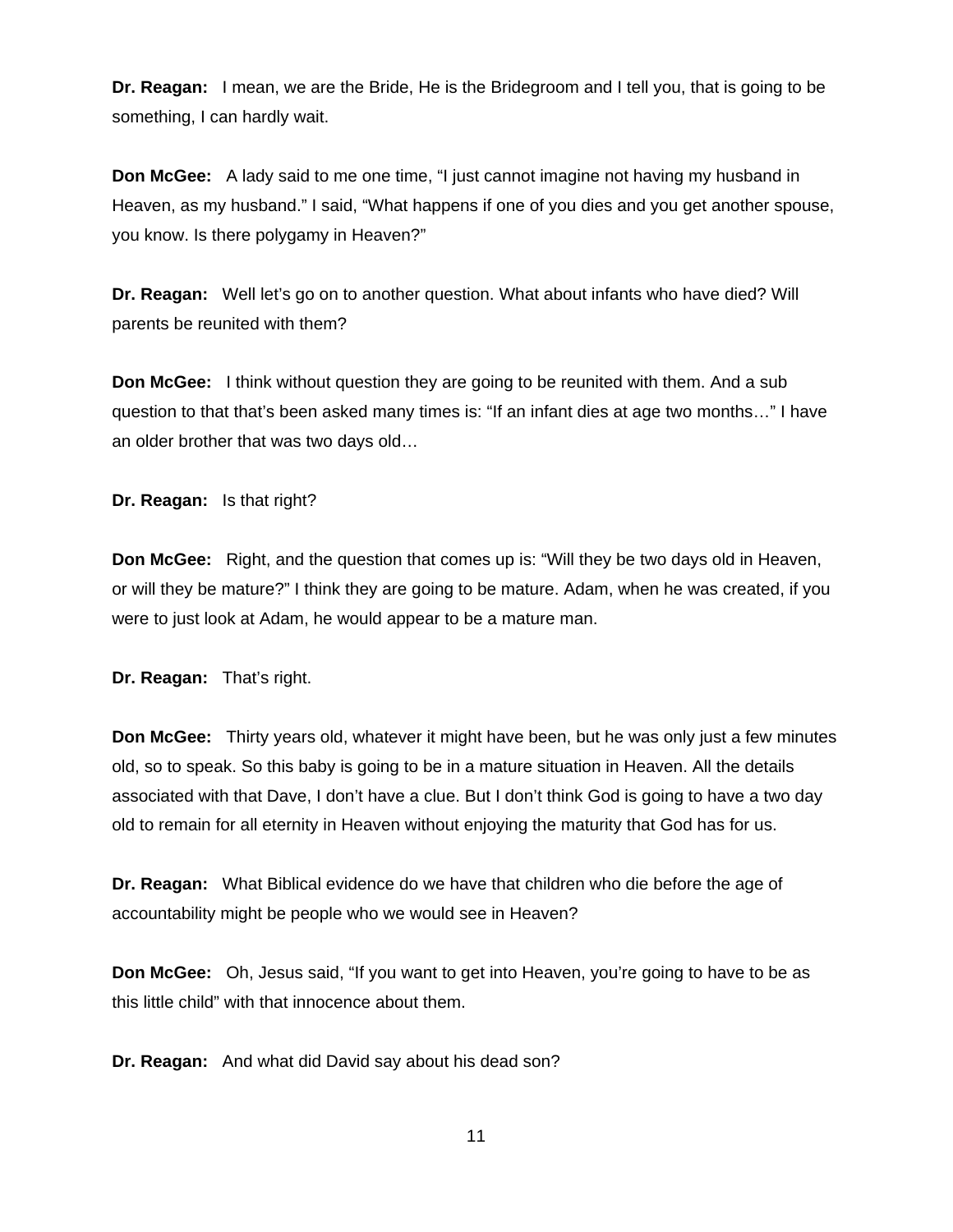**Don McGee:** He said I'm going to see my baby in Heaven again.

**Dr. Reagan:** He said I'm going to see my baby in Heaven again, he sure did. You know one of the most interesting books I've ever read about Bible prophecy is this one called *The Future Life*, by Rene Pache, who was a great French writer, and this is translated from the French. And he has a lot of wonderful comments in here about the future life, and one of them has to do with children. I want to read you this, I don't think I've ever shared this with you, but let me read this to you. It says, "Regarding innocent children who have neither received light, nor had the capacity to act, it is true that from birth they have a sinful nature which will one day lead them to a wrong use of their will. But as long as their consciences are not awakened, and especially if they have not yet been able to either to accept or refuse grace, it is clear that the Scriptures do not hold them responsible. Jesus said, 'We must become like little children if we are to enter the kingdom of God.'"

**Don McGee:** That application goes beyond just those who are young chronologically, but to a child that grows up but has not the ability to mature mentally is also innocent before God because they can't make a choice regarding these things.

**Dr. Reagan:** Absolutely.

**Don McGee:** According to conscience.

**Dr. Reagan:** Well, one last question; we don't have much time. Will we have meaningful activities in Heaven? The atheist scientist, Isaac Asimov, once wrote: "I don't believe in an afterlife, so I don't have to spend my whole life fearing Hell, or fearing Heaven even more. For whatever the tortures of hell, I think the boredom of heaven would be even worse." What about it, is Heaven going to be boring?

**Don McGee:** If that man could speak right now he'd have a different tune I guarantee you.

**Dr. Reagan:** I think you're right, absolutely, amen.

**Don McGee:** We're going to be very busy in Heaven. Just being in the presence of God the Creator is going to be a very busy environment.